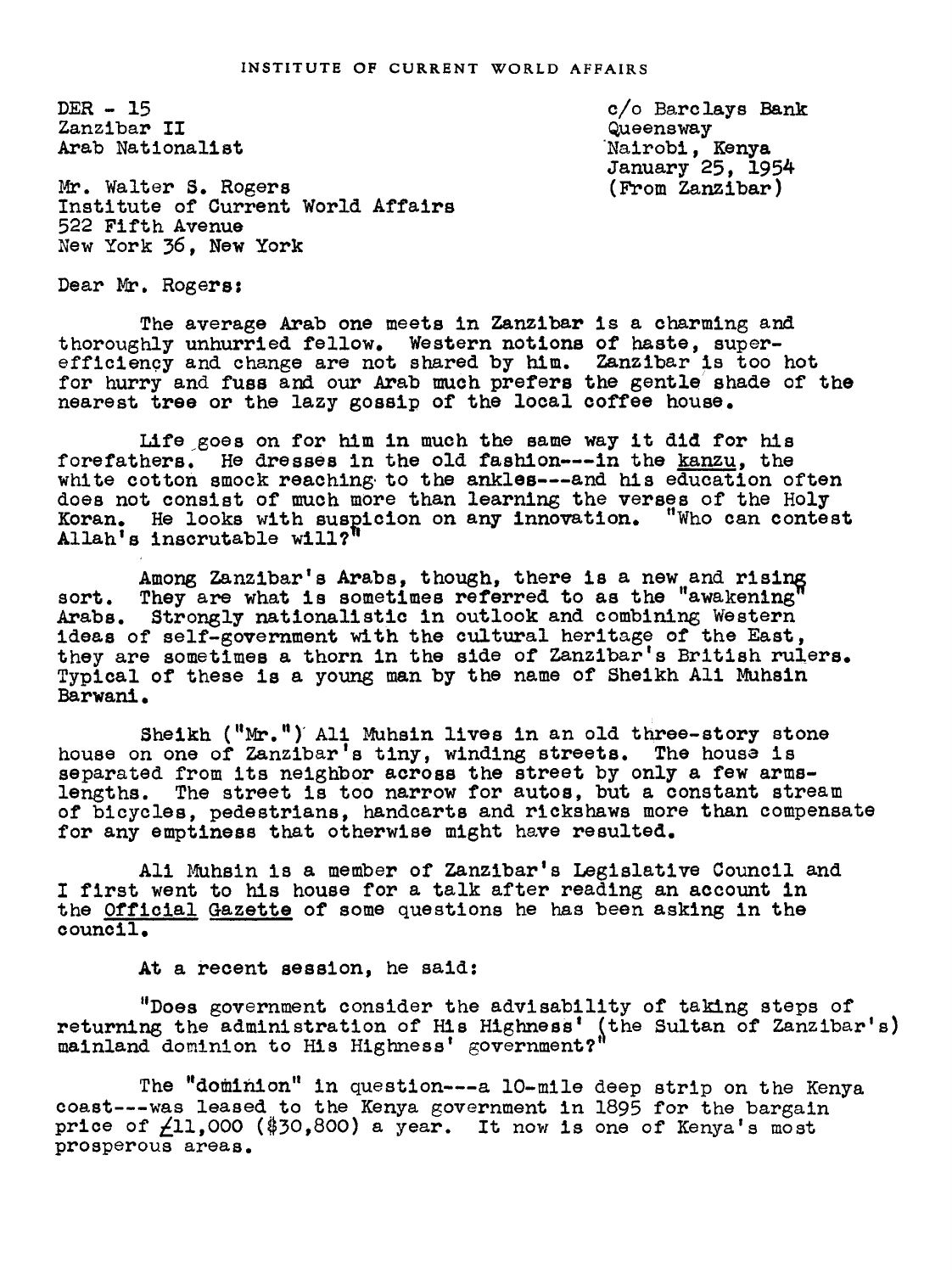$DER - 15$ 

It would be safe to assume that All Muhsin's question was not enthusiastically received by government. At any rate, R. E. Alford, Chief Secretary or Number Two man in the government, replied to All Muhsln:

"No, Sir. The government does not consider that it would be in the best interest of Zanzibar to raise this question."

Ali Muhsin had another question as well---one that became rather vexatious in the Uganda Kingdom of Buganda. "Will the government, " All Muhsin said, "be pleased to request Her Jesty' government to name a definite date when Her Majesty's government will be prepared to grant self-government to this Sultanate?"

Alford replied:

"No, Sir. Full responsible government is a relatively late stage in the process of political evolution which depends on a variety of factors, many of which clearly are not capable of pre-determlnation.

The hint that there were any nationalistic stirrings in this sleepy Sultanate came as a surprise to me and that was what led me to the finely-carved Arab door of Ali Muhsin's house.

Ali Muhsin was roused from his after-lunch nap and greeted me cordially in good English. We sat down in easy chairs in the huge second-floor living room of the house. The ceiling of the room was two stories high and a row of unglazed windows let in plenty of light and the cooling monsoon breeze. The room, as with all Arab homes, was sparsely furnished. Islam frowns on ornamentation and it is to be found only on the doors of Zanzibar. All Muhsin did have a small picture of the Sultan of Zanzibar hanging on one wall, though.

I apologized for the interruption and Ali Muhsin said: "No, no, don't apologize. I always like to talk about Zanzibar. If I talk too much and bore you, stop me."

So first we talked about his background.

Ali Muhsin is 34 years old, of short stature and he is putting on a little weight these days. He had an African greatgrandmother and he has a tan complexion, black wooly hair and Arab features. He wears European clothing, topped with a fez, and uses his Arab robes only for ceremonial occasions.

All Muhsin is anything but the grave, sinister and unfathomable Arab of popular conception. He is very cheerful and always smiling. One gets the impression that he may be a bit self-conscious. He speaks with enthusiasm, but in a low, calm voice. His ideas appear to be carefully thought out. Whatever the toplc---Zanzibar's history, its agricultural problems, its economic set-up or what have you--- Ali Muhsin has very definite views on the subject.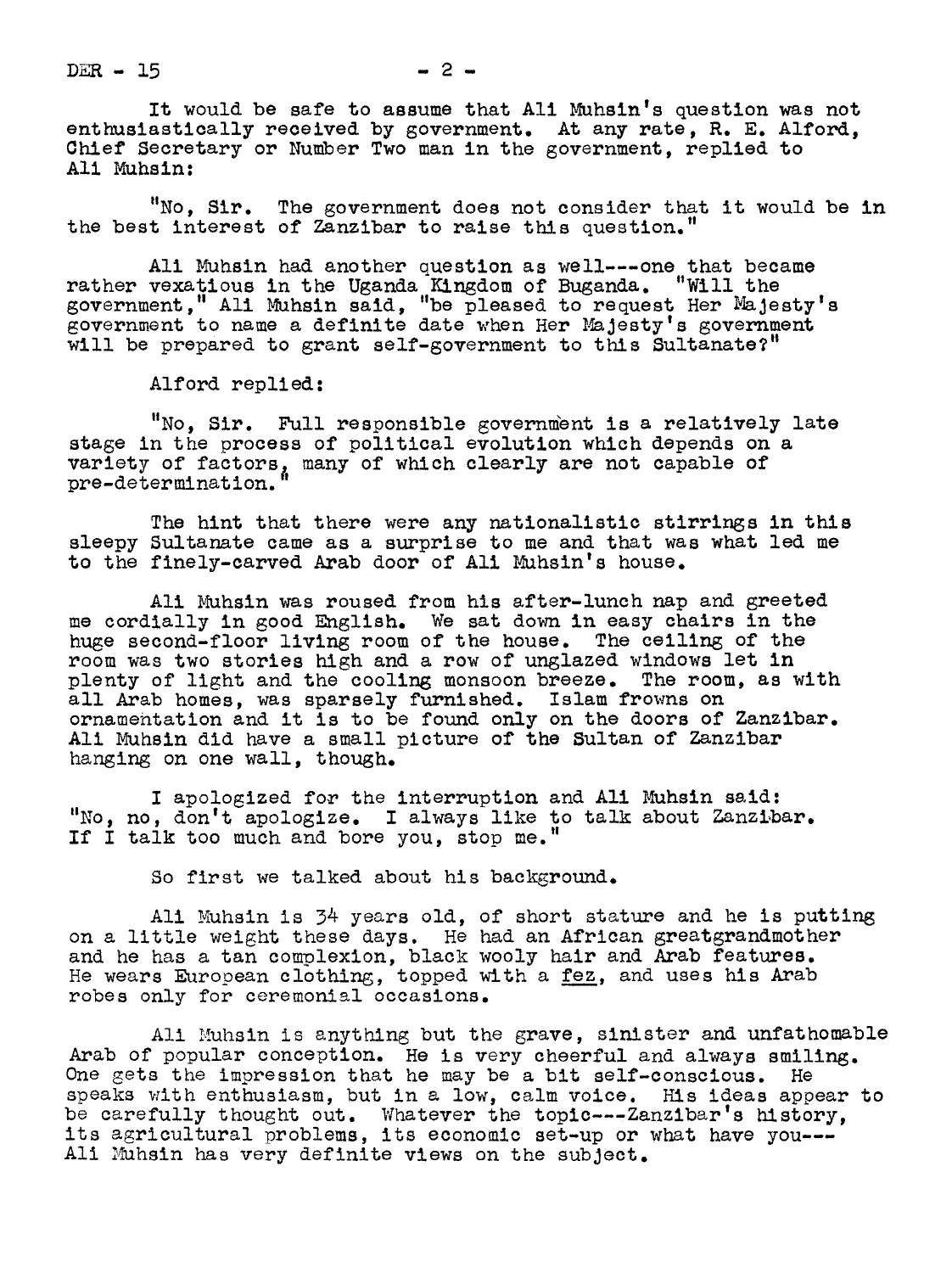$DER - 15$   $- 3 -$ 

He was born in Zanzibar. He comes from an old, influential family and his family tree reads like a history of this Sultanate. A grandfather of his was one of a group of Arabs who seized the Sultan's palace in 1896 in an attempt to install as Sultan a man of whom the British disapproved. The palace was surrendered after the British bombarded it from naval vessels. The British choice was installed as Sultan and the grandfather was fined heavily.

A greatgrandfather of Ali Muhsin's sided with the Sultan of 0man when the Sultanates of Oman and Zanzibar were divided in 1856. The Sultan of Zanzibar imprisoned him at Lamu on the mainland and he died while in prison. Ali Muhsin's family say he was poisoned.

Ali Muhsln studied agriculture at Makerere College in Uganda, which exists largely for Africans. He then visited England and the European Continent and returned to Zanzibar to become an assistant agricultural officer for the government.

Although Muslim law permits him to have four wives, he has only one. (All other Arabs I met have only one wife, too. "One is too many as it is," an Arab said glumly. Others say that polygamy is too expensive these days).

Ali Muhsin's four children have not learned English yet and he speaks to them in Swahili. His wife, who also comes from an old and influential family, lives, as he puts it, "half in and half out of purdah." Carrying their youngest child, she came out to shake hands with me, but when Arab men call at the home, she does not appear.

Ali Muhsin since has left the agricultural department. Now, in addition to his Legislative Coucil and committee work, he manages town property and country plantations for relatives. Lately he has been busy supervising the construction of a new home for his family near the sea shore.

He also publishes a weekly newspaper in Swahili and English called  $\texttt{Mwongozi}$  ("Guide"). "It could be translated 'leader,'" says Ali Muhsin, "but we don't like the fascist implication." Mwongozi is dedicated, Ali Muhsin says, "to a unity of all races in Zanzibar." He says the paper has been losing money, but that he continues to pick up the checks because of the importance of getting the view across.

Mwongozi consists of four pages, tabloid size. It is hard to distinguish editorials from news stories, but, as Ali Muhsin says, it is supposed to be a "Journal of opinion." Crowded in with Koran teachings and ads from bazaar merchants are vizorous---and, government officials say, ill-informed---at.tacks on government policy in Zanzibar and elsewhere in East Africa.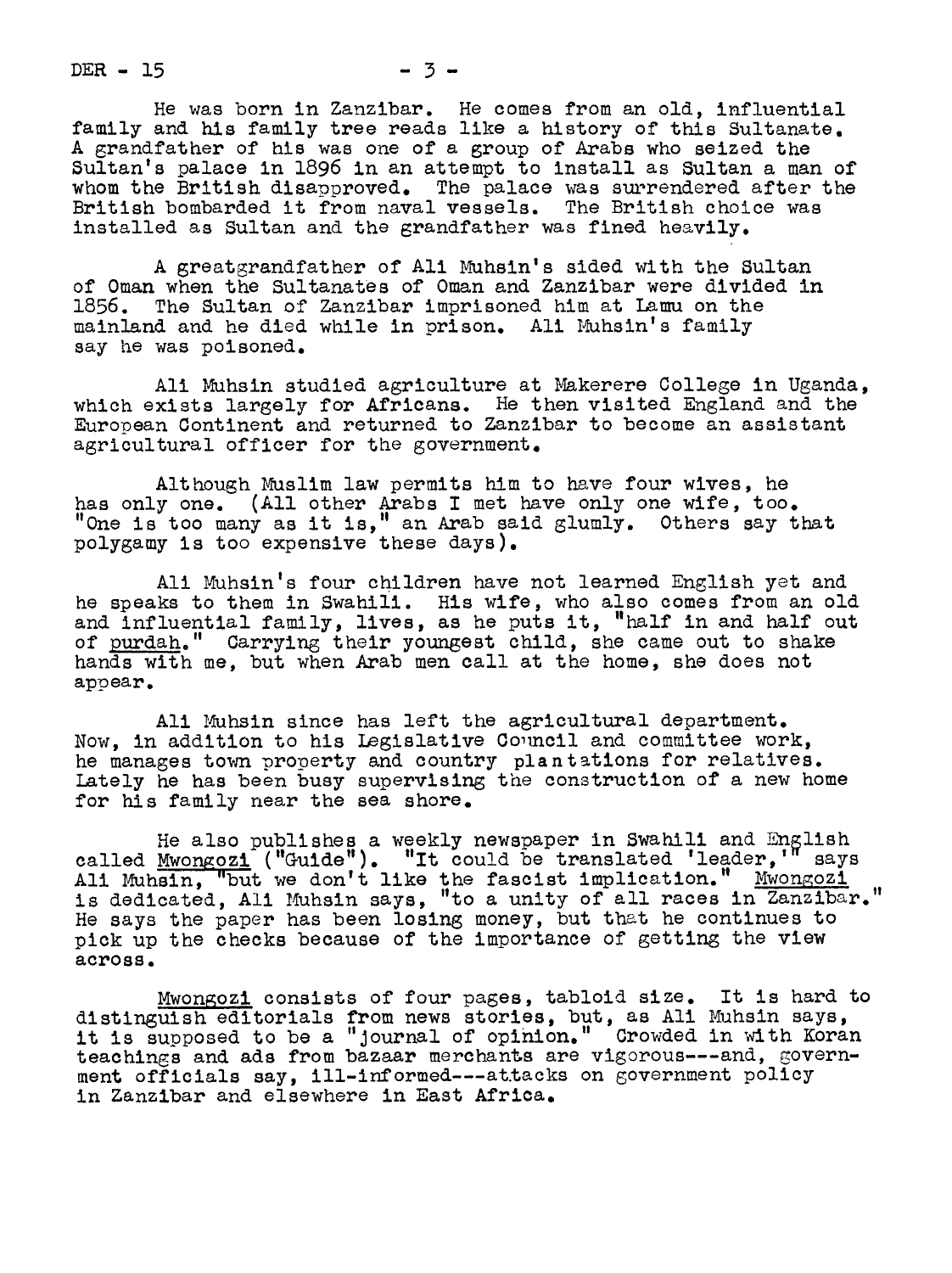$DER - 15$  - 4 -

The paper has taken a strong stand on the ousting of the Kabaka of Buganda and frequently criticizes the situation in Kenya. Zanzibar's British rulers, irritated by Mwongozi's needlings, have had All Muhsln in for a tongue-lashlng, but the paper continues to blast away.

One of Ali Muhsin's colleagues on the paper is a keen-minded Arab nationalist named Self Hamud Muhammad. He was born into the royal family as Seyyid Self Hamud Muhammad and is one-quarter African. He since has renounced his royal tie. It was Self Hamud's ancestors who are accused of poisoning Ali Muhsin's greatgrandfather.

Ali Muhsin regards the setting of a date for self-government as an important first step. "setting a date is setting a target to work for," he said over cups of tea brought in by an African servant. "If we keep on waiting, this could never come to an end."

He said he was impressed by what he saw among his fellow Muslims in Somalia while attending a recent United Nations Association seminar in Mogadishu. (Somalia, a former Italian Colony, now is administered by the Italians as a United Nations Trust Territory. The Italians are due to leave in 1960.)

"In Somalia, the people have been awakened---and so has the government---in face of the target date, " Ali Nuhsin said . "The people are sending all the students they can abroad so that they will have the trained personnel for when the Italians leave. The date has forced the government to work on schedule. If you keep on waiting in colonies, the situation might never come to an end."

Ali Muhsin is no republican. He would like to see a Parliamentary Sultanate with the Sultan functioning as constitutional monarch. Zanzibar would be a Muslim state, incorporating the values of the East with "the best in the West." Foreign technicians probably would be needed at first, Ali Muhsin says.

IAke many nationalists in East Africa, All Muhsln is financially well off and economic change does not figure into his views. He probably would defend the economic set-up with the same vigor that he opposes the political one.

"It's true that we've come some of the way toward self government in Zanzibar, " he said, "but it's been a slow and painful process. It's got to come some day, so it might as well come without bitterness. We don't want to spend our tax money on expatriate officials. We want to run the country ourselves. We have to be given a trial and the experience."

A ten-year target date for self-government would be proper for Zanzibar, All Muhsin said.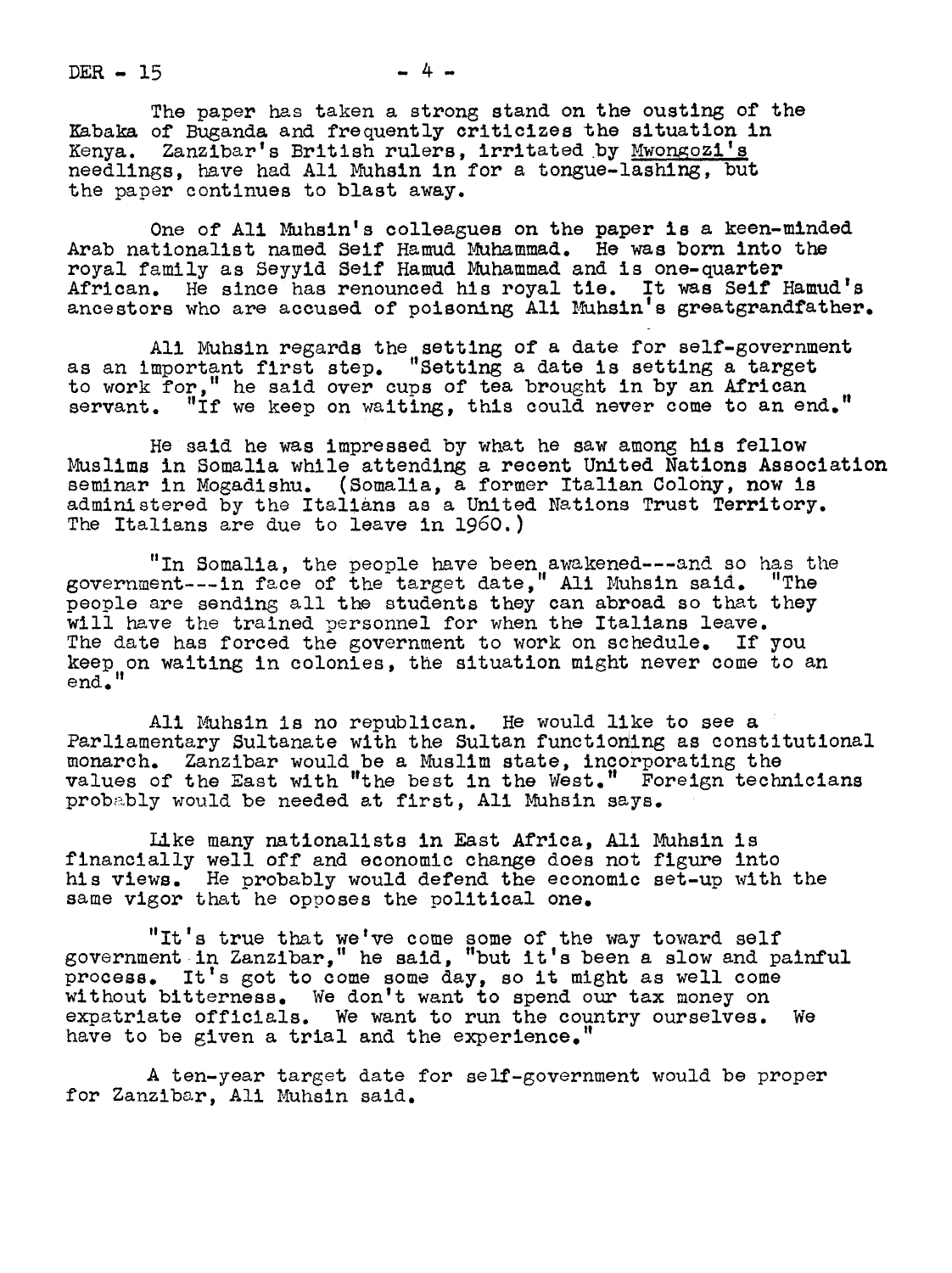$DER - 15$   $-5 -$ 

The government's opposition to the idea of setting a date was shown by Alford's Legco reply. Disagreement between government and nationalist views does not end there, but continues right on down the line.

The nationalists demand at least a greater share in the power. The officials reply that the local people are consulted and that their views are taken into careful consideration in framing policy. To this All Muhsln says: "The trouble is, they don't take us into their confidence." He always uses the pronoun "they" in referring to goverument.

In the Legislative Council, where laws are enacted, there are nine ex-officio members, all government officials, and eight unofficials, chosen from the public. Ali Muhsin says the government, with its extra vote, pushes through any measure it wants. "We can't do a thing about it," he says.

Government officials dispute this and say no attempt is ever made to "steamroller" the unofficials. "If that were so, there wouldn't be any point in having the unofficials in the council," said P. Pullicino, Administrative Secretary. The purpose of having unofficial representatation is to encourage debate and facilitate agreement as a step toward self-government, the officials say.

The unofficials have a majority in the Standing Finance Committee. where expenditures are discussed and approved. The government has the power to override a committee decision in Legoo. "Normally, though," the power to override a committee decision in Legco. "Normally, though, said Pullicino, "if the committee disagreed <u>en bloc</u>, government would drop the matter.

None of the unofflcials is elected. All of them---two Africans, three Arabs, two Indians and one European---are appointed by the British Resident (who corresponds to a governor of a colony) from panels of names submitted by organizations representing the various races.

Though not elected---and this is an important consideration in British policy in East Africa---the unofficlals are not necessarily "yes-men." Ali Muhsin in Zanzibar and some African members appointed to Kenya's Legco can be very strong critics of government policy.

Elections have been promised by the government. Ali Muhsin says with a cynical laugh: "Elections are always just around the corner. The British reply that agreement must first be reached on the method of representation. The issue is whether to have a common voting roll open to qualified persons of all races, or separate rolls for each race. Some Zanzibaris favor the one; some the other.

As Zanzibar is a Protectorate, the Sultan's solid-red flag flies over public buildings. The "constitutional monarch" presides over meetings of the Executive Council, to which important matters of government policy are referred for decision. The council is composed of government officials, with the exception of Seyyid Abdulla, the heir apparent to the throne.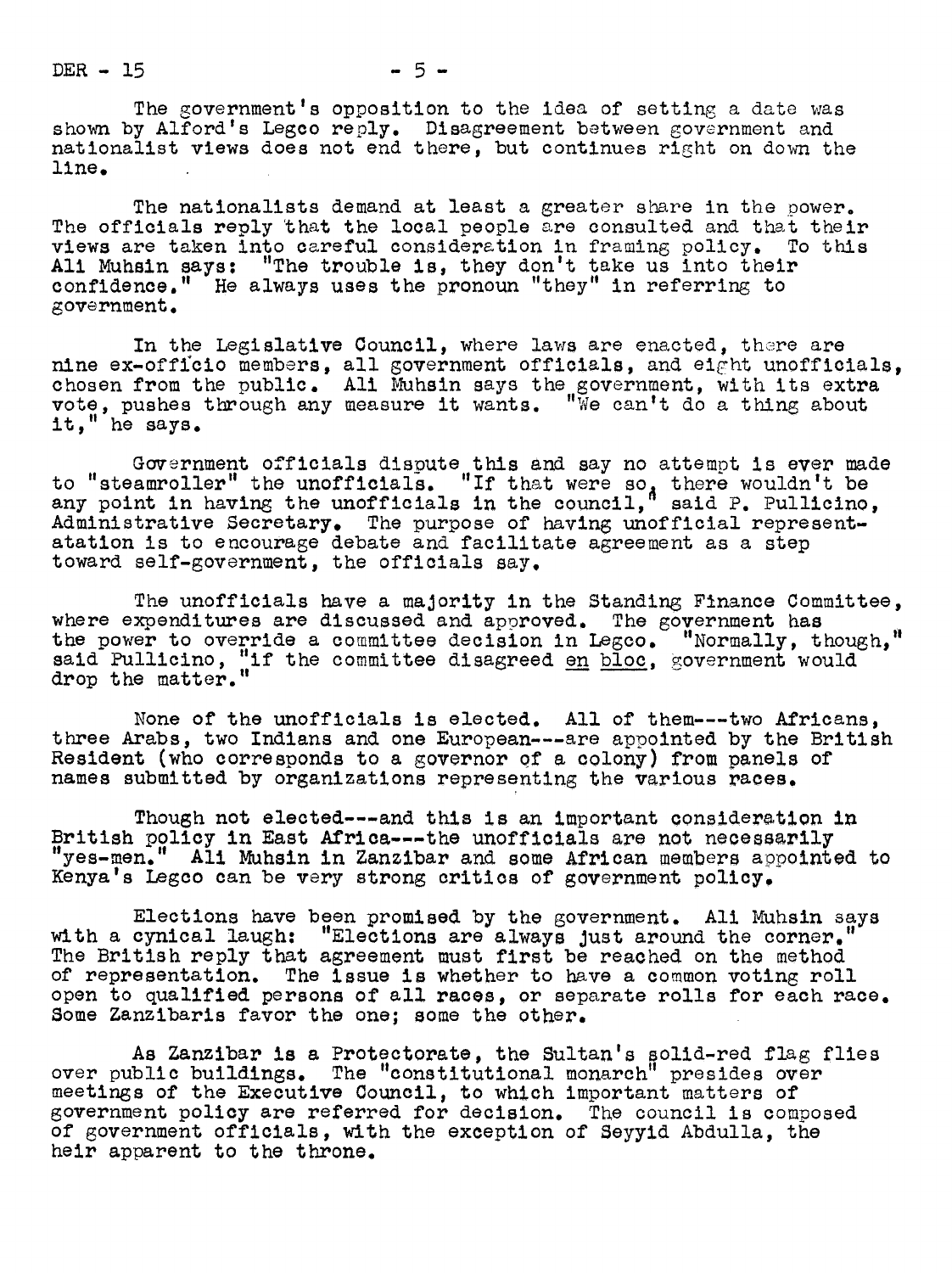$DER - 15$   $-6$   $-$ 

The Sultan is bound to heed the "advice" of the British Resident, who could be compared with the Prime Minister of England, with the important exception of course that he is not chosen by the people.

On the local level, councils have been formed, part elective and part appointive, to handle local matters. And as Alford said in Legco recently in answer to a question from Ali Muhsin---he had asked what constitutional advances had been made in Zanzibar---about 50 statutory boards and committees have been organized, composed of oeopls of all races, "with the object of associating the local people more effectively with the government and training them to manage their own affairs."

In these sets of conflicting views lies the dilemma of colonial rule. The nationalist will never be satisfied till he rules himself. His view is understandable, but the case for continued Colonial control can be argued Just as well. People as a rule are reluctant to part with power, but it is undisputed that the ultimate British aim is self-government for Zanzibar within the Commonwealth. "We havn't worked 50 years here just to turn the<br>government over to anyone," a British official once said to me.<br>"When we turn it over, we want to make sure a success is made of i over to<br>rn <mark>it</mark> o over, anyone, we want a British to make official sure a success once said is to made me.<br>e of it."

And All Muhsin replies that it would be successful now.

Not everyone in Zanzibar shares his views, however. All Muhsin invited me to the Arab Club that evening. Sitting on chairs on the lawn, swatting mosquitos and sipping orange pop, we discussed self-government and common roll with other leading Arabs.

One, an education official from Pemba, said self-government would fail at this time because of intense racial self-interest. "We need to place the interests of Zanzibar first and of the different communities second," he said, puffing on a pipe and speaking in an accent as British as one can find. "But," he said, "this is impossible at the present moment."

More education is needed. "Understanding is limited among workers in Zanzibar. Kiswahill is limited in its vocabulary and there is no literature. When a man learns to read Kiswahili, all he can do is to read All Muhsin's paper."

Evemyone was silent while the official spoke. Then they turned to hear All Muhsin's reply.

He told them he is opposed to separate voting rolls and accused the British of favoring it as a divide and rule expedient. "In that kind of an election, to get the Arab votes I'd have to tell them I'd protect them from the other races. I would rather not have elections at all than have separate representation. That would perpetuate racial strife. You may or may not lose something by common roll voting, but I would rather sacrifice anything to unity."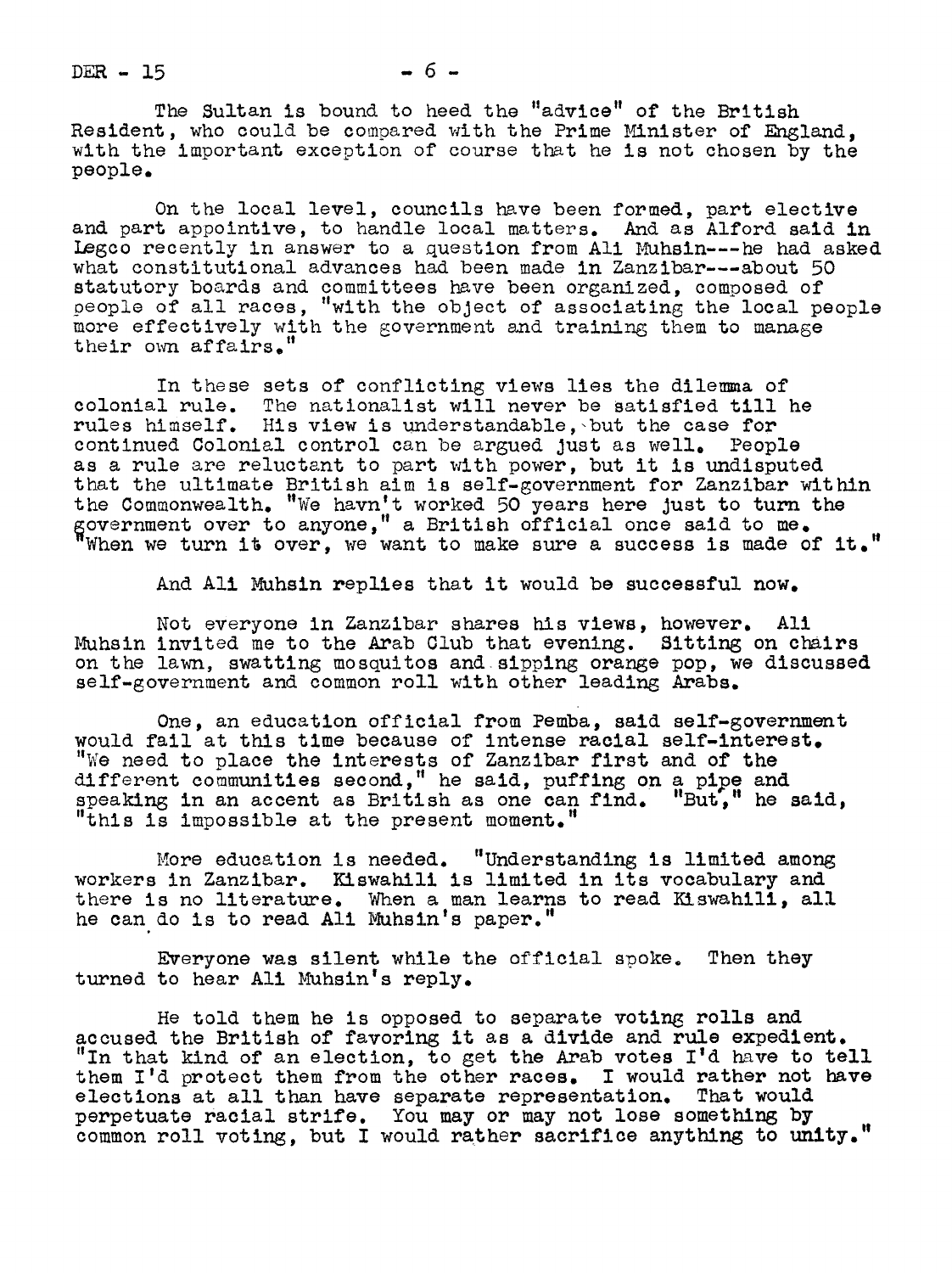$DER - 15$   $- 7 -$ 

The school official applauded and said: "If we had a couple of hundred people like you, All Muhsln, our troubles would be over.

On the way back to the hotel, All Muhsin said other Arabs fear that self-government and common roll would lead to domination by the African masses. "The older Arab likes to have his influence to maintain," he said. "He hasn't got any influence, really, but when he's reminded of it by someone, he says, 'Yes, I've got to have it.'

All Muhsin says that his pleas for racial unity were not too well received at first by the elders in the Arab Association. But later when they were asked to suggest three men for the Legco seat, they included Ali Muhsin's name and the appointment followed. "The differences between the Africans and the Arabs are academic," Ali Muhsin said. "We have the same religion, we speak the same language, our cultural language---Arabic---is the same and there is a mixing of blood. We could be called a homogeneous population."

Curiously enough, some Africans fear that with immediate self-government and common roll voting, they would be swamped by the more advanced Indians and Arabs. Among the Africans who hold this view is Ameri TaJo, a member of the Legislative Council.

I batted out to the Miembenl quarter of Zanzibar town in a rickshaw the next day to have tea with Ameri Tajo and hear what he had to say.

Like all Zanzibar Africans, Ameri TaJo has none of the servility of the "Boy-Bwana" relationship one finds on the mainland. He runs a Koran school for African children at Miembeni and we sat down at a table under a tree next to the school. He had invited several Arab and African friends along so that I could talk with them, too.

Amerl TaJo is widely respected in Zanzibar by all races. He is 45 years old and dresses in the kanzu. He is a Shirazi, was born in Zanzibar and speaks no English. One of his Arab friends served as interpreter during our talk. Ameri TaJo has studied Muslim theology, the Arabic language and Arabic literature. The children at his school are taught the Koran and Arabic and the school only supplements state secular education.

He was the first African to be appointed to Legco (in 1946) and now is the senior member of any race. Speaking in Swahili, he takes an active part in the debates. He is always asking the government questions, calling attention to things he thinks should be corrected. "Is the government aware that there is no school at X and what is the government going to do about it? Is the government aware that there are only so many African nurses and what is it going to do about it, " Amerl TaJo keeps asking .